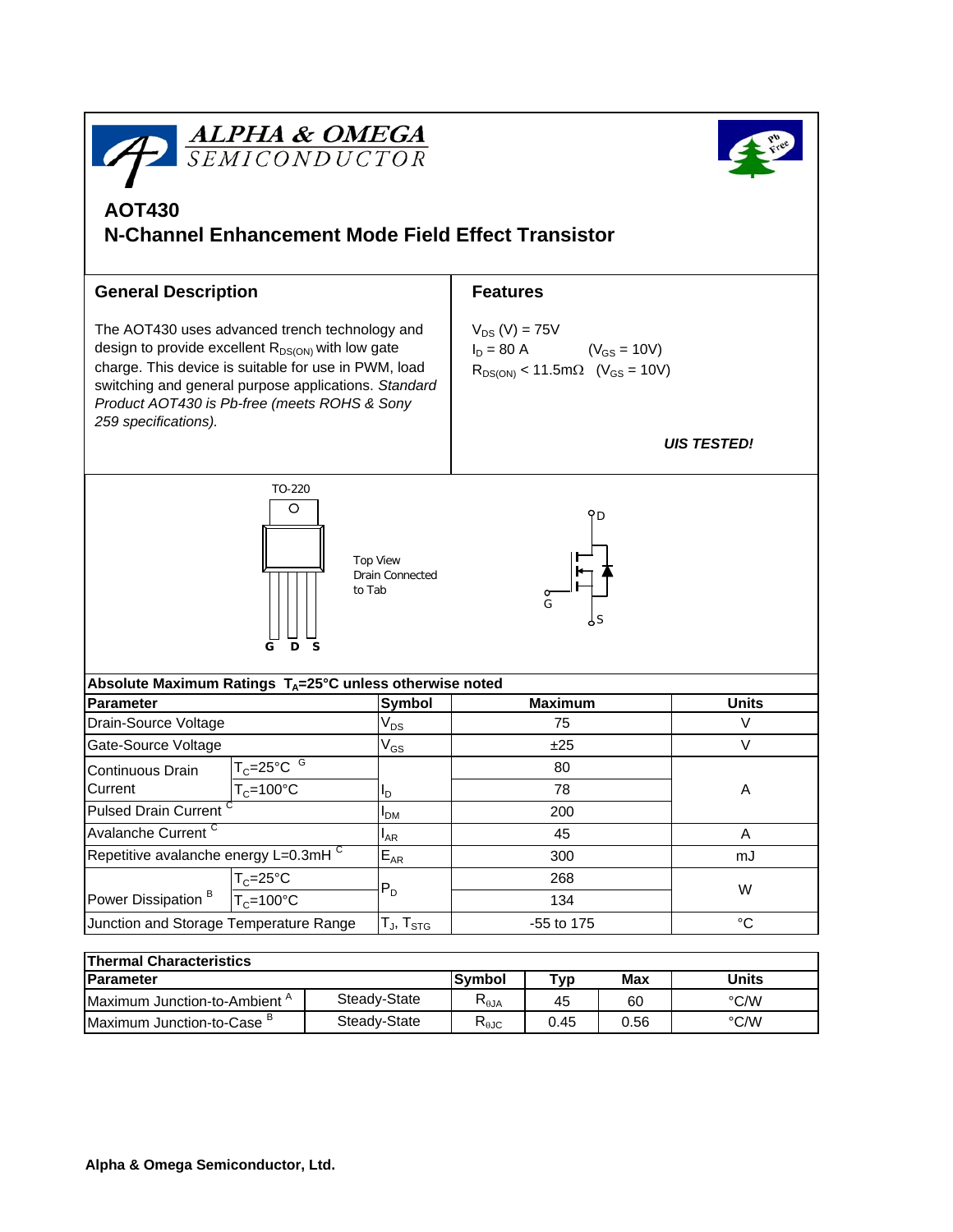## Electrical Characteristics (T<sub>J</sub>=25°C unless otherwise noted)

| <b>Symbol</b>                       | <b>Conditions</b><br><b>Parameter</b>   |                                                                                          |                                | Min            | <b>Typ</b> | <b>Max</b> | <b>Units</b> |  |  |  |  |
|-------------------------------------|-----------------------------------------|------------------------------------------------------------------------------------------|--------------------------------|----------------|------------|------------|--------------|--|--|--|--|
| <b>STATIC PARAMETERS</b>            |                                         |                                                                                          |                                |                |            |            |              |  |  |  |  |
| <b>BV<sub>DSS</sub></b>             | Drain-Source Breakdown Voltage          | $I_D = 250$ uA, $V_{GS} = 0V$                                                            |                                | 75             |            |            | $\vee$       |  |  |  |  |
| $I_{DSS}$                           | Zero Gate Voltage Drain Current         | $V_{DS}$ =60V, $V_{GS}$ =0V                                                              |                                |                |            | 1          | μA           |  |  |  |  |
|                                     |                                         |                                                                                          | $T_{\parallel} = 55^{\circ}$ C |                |            | 5          |              |  |  |  |  |
| $I_{\rm GSS}$                       | Gate-Body leakage current               | $V_{DS}$ =0V, $V_{GS}$ = $\pm$ 25V                                                       |                                |                |            | 1          | uA           |  |  |  |  |
| $V_{GS(th)}$                        | Gate Threshold Voltage                  | $V_{DS} = V_{GS}$ , $I_D = 250 \mu A$                                                    |                                | $\overline{2}$ | 2.7        | 4          | $\vee$       |  |  |  |  |
| $I_{D(ON)}$                         | On state drain current                  | $V_{GS}$ =10V, V <sub>DS</sub> =5V                                                       |                                | 200            |            |            | Α            |  |  |  |  |
| $R_{DS(ON)}$                        | Static Drain-Source On-Resistance       | $V_{GS}$ =10V, $I_{D}$ =30A                                                              |                                |                | 9.8        | 11.5       |              |  |  |  |  |
|                                     |                                         |                                                                                          | $T_i = 125$ °C                 |                | 16.0       | 19.0       | $m\Omega$    |  |  |  |  |
| $g_\mathsf{FS}$                     | Transconductance                        | V <sub>DS</sub> =5V, I <sub>D</sub> =80A                                                 |                                |                | 90         |            | S            |  |  |  |  |
| $V_{SD}$                            | Diode Forward Voltage                   | $IS=1A, VGS=0V$                                                                          |                                |                | 0.7        | 1          | $\vee$       |  |  |  |  |
| ls                                  | Maximum Body-Diode Continuous Current G |                                                                                          |                                |                |            | 80         | A            |  |  |  |  |
|                                     | <b>DYNAMIC PARAMETERS</b>               |                                                                                          |                                |                |            |            |              |  |  |  |  |
| $C_{\text{iss}}$                    | Input Capacitance                       | $V_{GS}$ =0V, $V_{DS}$ =30V, f=1MHz                                                      |                                |                | 4700       |            | pF           |  |  |  |  |
| $\mathsf{C}_{\mathrm{oss}}$         | <b>Output Capacitance</b>               |                                                                                          |                                |                | 400        |            | рF           |  |  |  |  |
| $C_{\text{rss}}$                    | Reverse Transfer Capacitance            |                                                                                          |                                |                | 180        |            | рF           |  |  |  |  |
| $R_g$                               | Gate resistance                         | $V_{GS}$ =0V, $V_{DS}$ =0V, f=1MHz                                                       |                                |                | 3          |            | Ω            |  |  |  |  |
|                                     | <b>SWITCHING PARAMETERS</b>             |                                                                                          |                                |                |            |            |              |  |  |  |  |
| Q <sub>g</sub> (10V)                | <b>Total Gate Charge</b>                | $V_{GS}$ =10V, $V_{DS}$ =30V, $I_{D}$ =30A                                               |                                |                | 114        |            | nC           |  |  |  |  |
| $\mathsf{Q}_{\mathsf{gs}}$          | Gate Source Charge                      |                                                                                          |                                |                | 33         |            | nC           |  |  |  |  |
| $Q_{gd}$                            | Gate Drain Charge                       |                                                                                          |                                |                | 18         |            | nC           |  |  |  |  |
| $t_{D(on)}$                         | Turn-On DelayTime                       |                                                                                          |                                |                | 21         |            | ns           |  |  |  |  |
| $\mathsf{t}_{\mathsf{r}}$           | Turn-On Rise Time                       | $V_{GS}$ =10V, $V_{DS}$ =30V, R <sub>L</sub> =1 $\Omega$ ,<br>$R_{\text{GEN}} = 3\Omega$ |                                |                | 39         |            | ns           |  |  |  |  |
| $t_{D{\rm (off)}}$                  | Turn-Off DelayTime                      |                                                                                          |                                |                | 70         |            | ns           |  |  |  |  |
| $\mathsf{t}_{\mathsf{f}}$           | <b>Turn-Off Fall Time</b>               |                                                                                          |                                |                | 24         |            | ns           |  |  |  |  |
| $\mathsf{t}_{\mathsf{r}\mathsf{r}}$ | Body Diode Reverse Recovery Time        | $I_F = 30A$ , dl/dt=100A/ $\mu$ s                                                        |                                |                | 53         |            | ns           |  |  |  |  |
| $Q_{rr}$                            | Body Diode Reverse Recovery Charge      | $I_F = 30A$ , dl/dt=100A/ $\mu$ s                                                        |                                |                | 143        |            | пC           |  |  |  |  |

A: The value of R  $_{\theta$ JA is measured with the device in a still air environment with T  $_A = 25^{\circ}$ C.

B. The power dissipation  $P_D$  is based on  $T_{J(MAX)} = 175^{\circ}C$ , using junction-to-case thermal resistance, and is more useful in setting the upper

dissipation limit for cases where additional heatsinking is used.

C: Repetitive rating, pulse width limited by junction temperature  $T_{J(MAX)}$ =175°C.

D. The R<sub> $\theta$ JA</sub> is the sum of the thermal impedence from junction to case R<sub> $\theta$ JC</sub> and case to ambient.

E. The static characteristics in Figures 1 to 6 are obtained using <300 µs pulses, duty cycle 0.5% max.

F. These curves are based on the junction-to-case thermal impedence which is measured with the device mounted to a large heatsink, assuming a maximum junction temperature of  $T_{J(MAX)}$ =175°C.

G. The maximum current rating is limited by bond-wires.

Rev2: Feb 2007

THIS PRODUCT HAS BEEN DESIGNED AND QUALIFIED FOR THE CONSUMER MARKET. APPLICATIONS OR USES AS CRITICAL COMPONENTS IN LIFE SUPPORT DEVICES OR SYSTEMS ARE NOT AUTHORIZED. AOS DOES NOT ASSUME ANY LIABILITY ARISING OUT OF SUCH APPLICATIONS OR USES OF ITS PRODUCTS. AOS RESERVES THE RIGHT TO IMPROVE PRODUCT DESIGN, FUNCTIONS AND RELIABILITY WITHOUT NOTICE.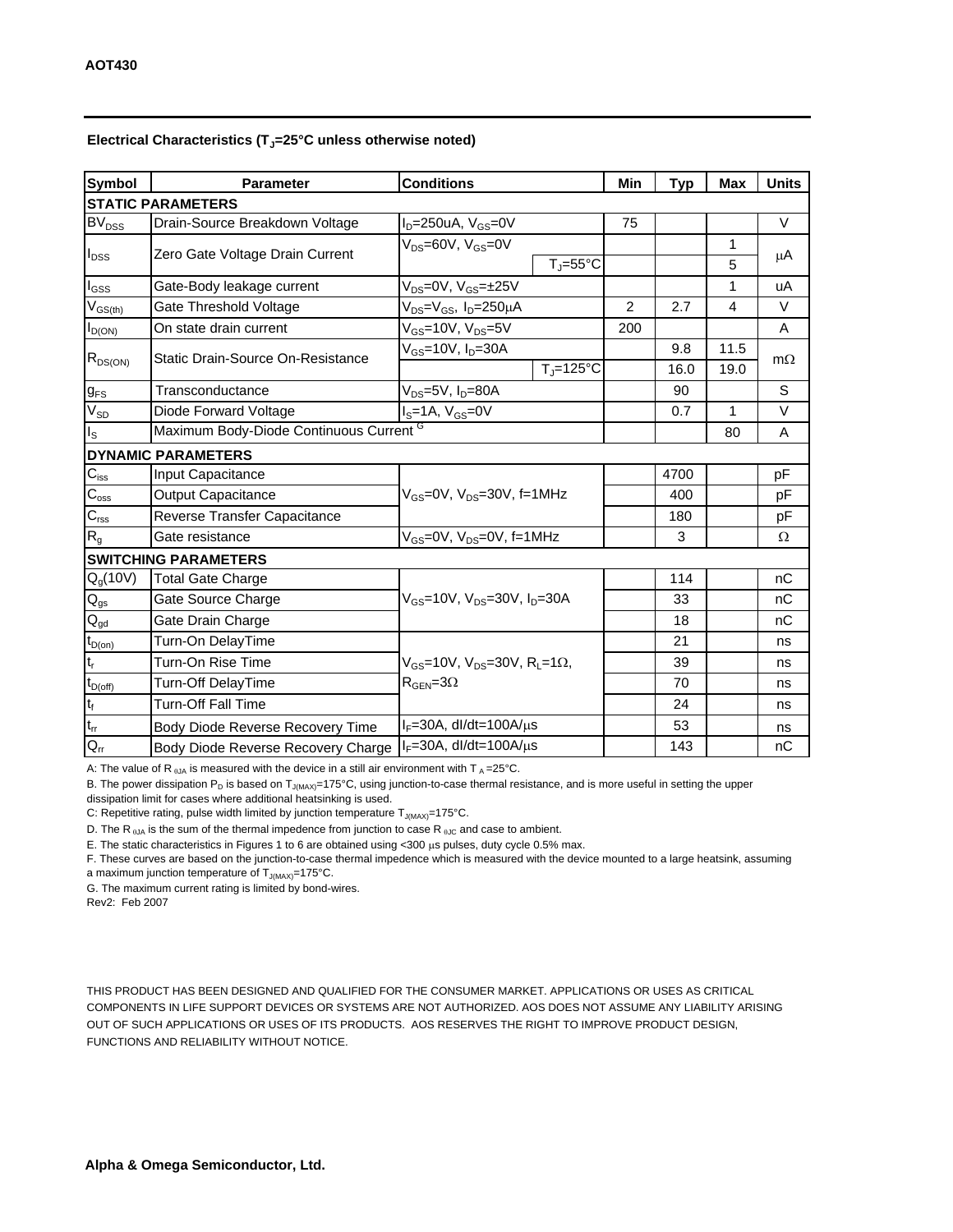

## **TYPICAL ELECTRICAL AND THERMAL CHARACTERISTICS**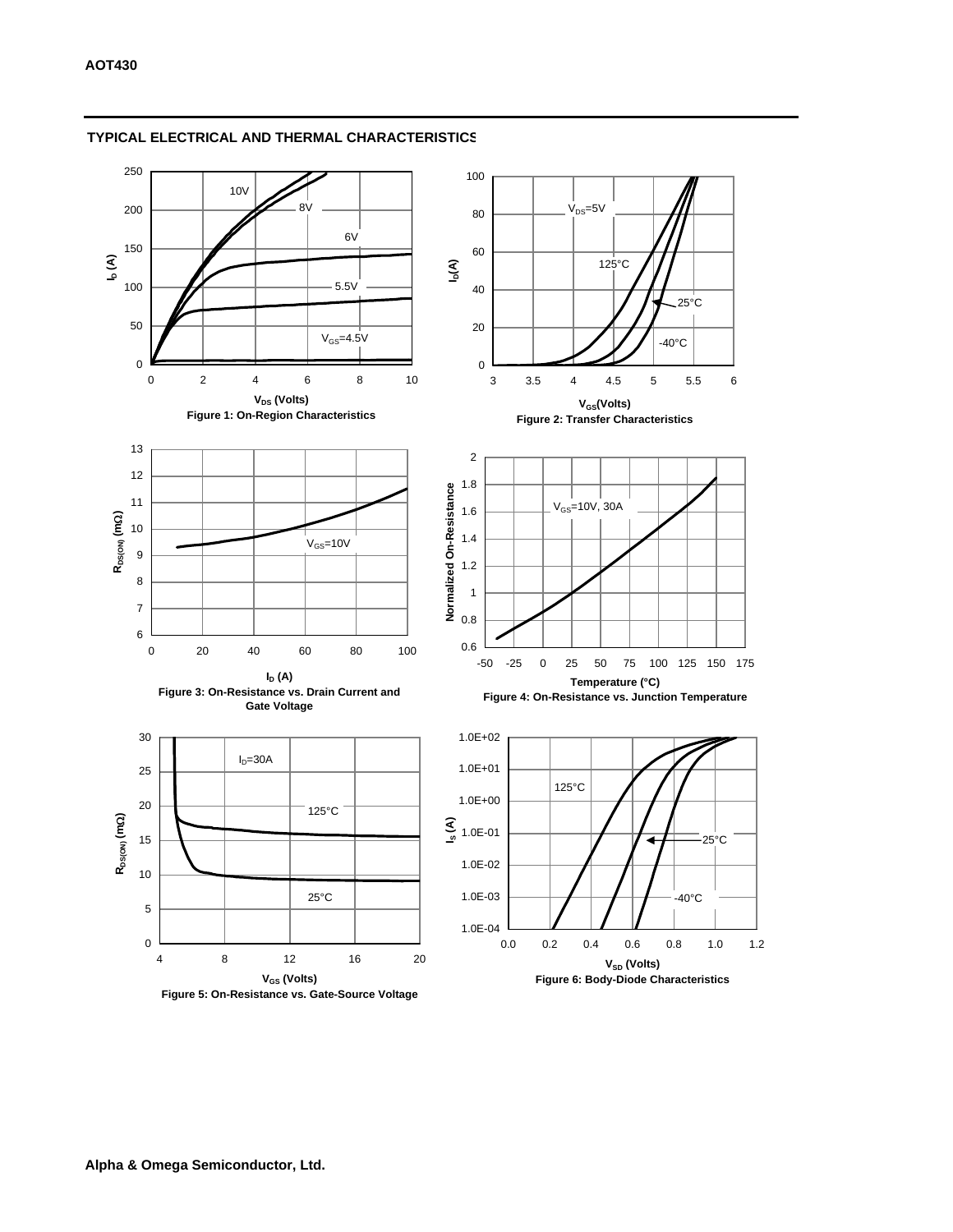

## **TYPICAL ELECTRICAL AND THERMAL CHARACTERISTICS**